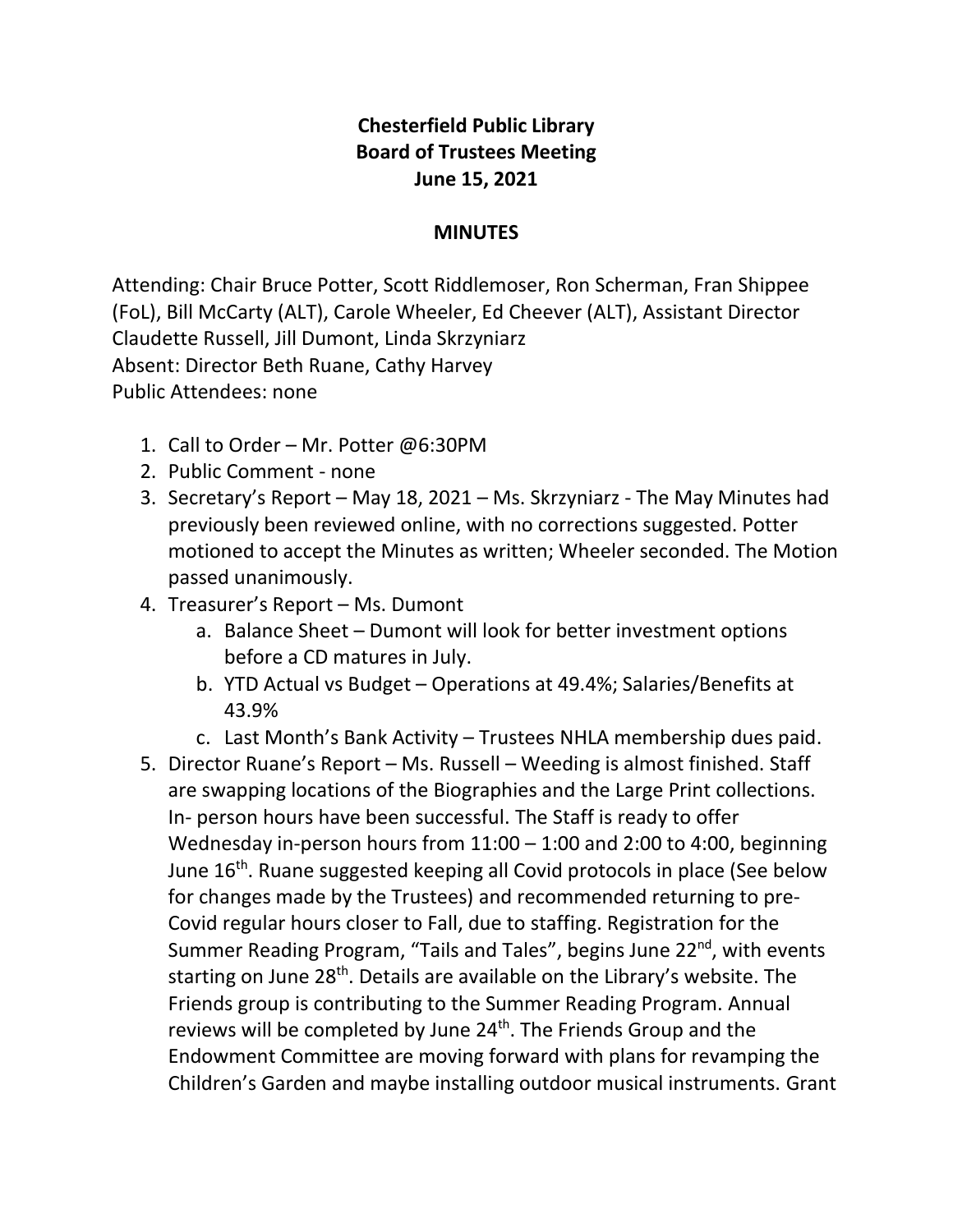money has been received. A discussion ensued about keeping the garden as low maintenance as possible. Cheever and Shippee will work together to come up with a plan.

- 6. Old Business
	- a. Coronavirus Protocols / Reopening plans Trustees would like to see the Library fully reopened. Russell echoed Ruane's concern that staffing will be a problem after the Director leaves next week. Trustees agreed that two-person coverage could include volunteer hours during the summer; Russell will contact her list of volunteers. Trustees also stipulated that Staff will no longer be paid to work from home, effective immediately. Shippee shared that the school is starting an after-school program next Fall. After a discussion about updating Covid protocols, Scherman made a Motion to continue inperson mask requirements, unless patrons have been fully vaccinated, keep the sanitation station at the front door, and end the protocol questions before entering. This Motion was seconded by Wheeler. With no further discussion, the Motion passed unanimously. Russell stated she would have Staff make a new sign to be posted on the front door.
	- b. Storage shed Potter received a quote from Bill Patenaude of \$1800 for site work. There was a short discussion led by Riddlemoser questioning the need for the shed, and Dumont concerned about the size of the shed. A Motion was made by Potter, and seconded by Scherman, to accept the site work proposal. The Motion passed with Riddlemoser dissenting.
	- c. Heating and Ventilation update Pinney has been to the Library to replace a circulation pump that went out. Their opinion was that the furnace is still working well, given its age. Trustees decided to pursue ventilation improvements when the furnace needs replacing. Potter suggested that Skrzyniarz write a letter to the Selectboard explaining the need for a future Capital Maintenance Plan for ventilation, heat and AC, estimated to cost \$70,000.
	- d. Workroom blinds will not be installed.
- 7. New Business
	- a. The Executive Board presented a viable candidate, for the future Director position opening, to possibly be hired at the end of Summer. The candidate has the education, but not all of the experience,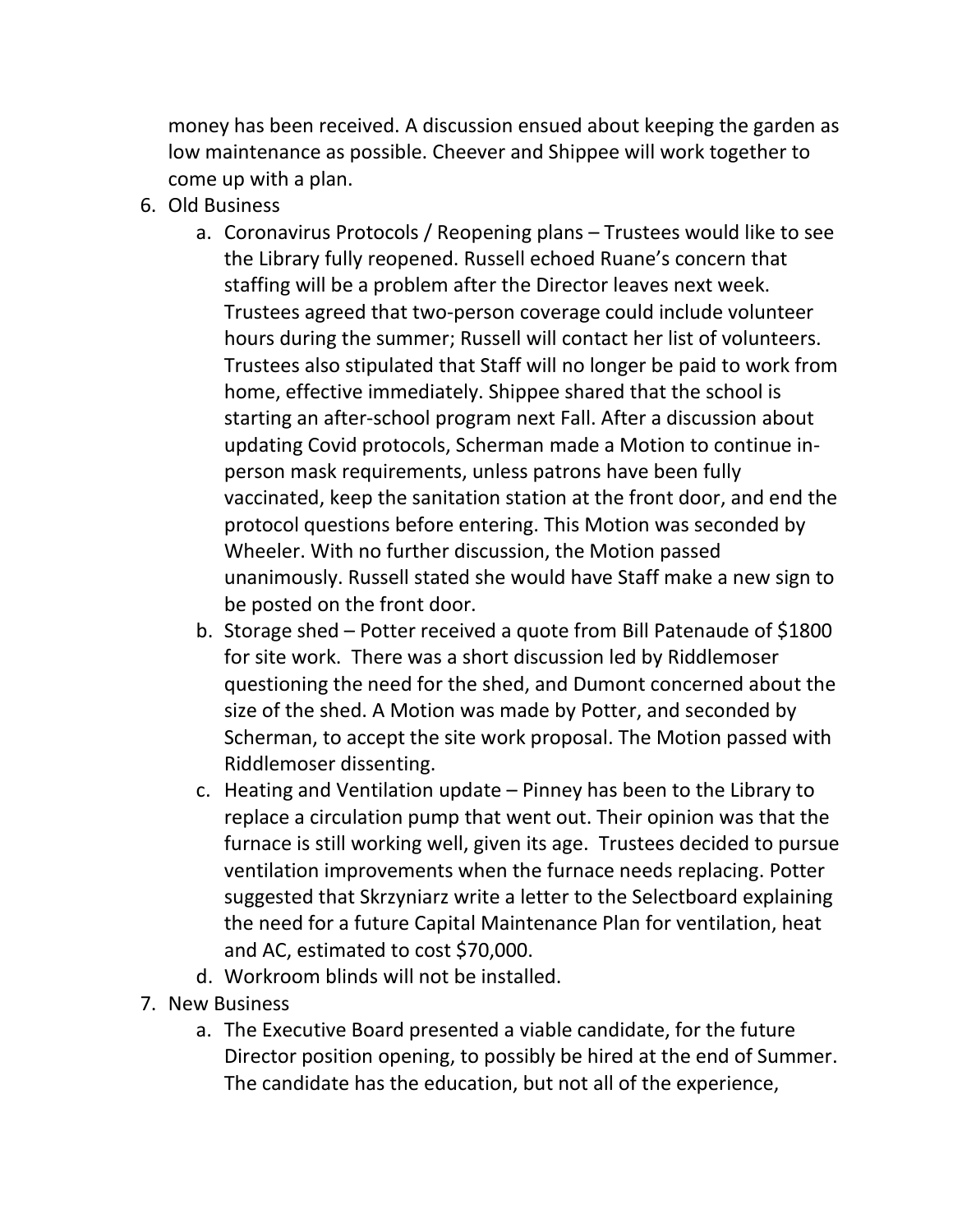needed for the job. She would need training for the Director position. Trustees continued the discussion in Executive Session.

- b. Additional staffing is needed for the summer. A part-time temporary 10-12 hour position has been advertised.
- c. Succession planning The Executive Committee will meet with departing Director Ruane next week.
- d. Staff Evaluations will be available from Ruane before she leaves on June 24<sup>th</sup>.
- e. Russell reported that the back door still needs work.
- 8. Public Comment none
- 9. Summary of Decisions Made
	- a. The Library Staff will add in-person hours on Wednesdays. Regular hours will resume when staffing needs are met.
	- b. Staff will no longer be paid for time spent working from home.
	- c. Pandemic protocols have been updated: no masks are needed for fully vaccinated patrons to enter the building. Visitors must continue to use hand sanitizer. No protocol questions will be asked.
	- d. Blinds will not be used to cover the workroom windows.
	- e. The Library's ventilation problems will be addressed when the furnace needs replacing. A letter will be sent to the Selectboard about future funding.
	- f. The proposal for site work for the shed was approved.
- 10.Assignments for Next Meeting
	- a. Dumont will research investment options for current assets.
	- b. Cheever and Shippee will work on a plan for the Children's Garden.
	- c. Library Staff will prepare for opening the Library by putting furniture back into place.
	- d. Russell will contact volunteers for summer help and have a sign posted in the Library's entrance about new Covid protocols.
	- e. Skrzyniarz will write a letter to the Selectboard about future Capital Maintenance Funds needed by the Library.
- 11.Executive Nonpublic Session entered at 7:55 PM for discussion of "Acting Director" position, hiring of new Staff, and Director's departure, returning to Public Session at 8:43 PM.
- 12.A Motion was made by Potter, seconded by Wheeler, to seal the Minutes of the Executive Nonpublic Session. The Motion passed unanimously.